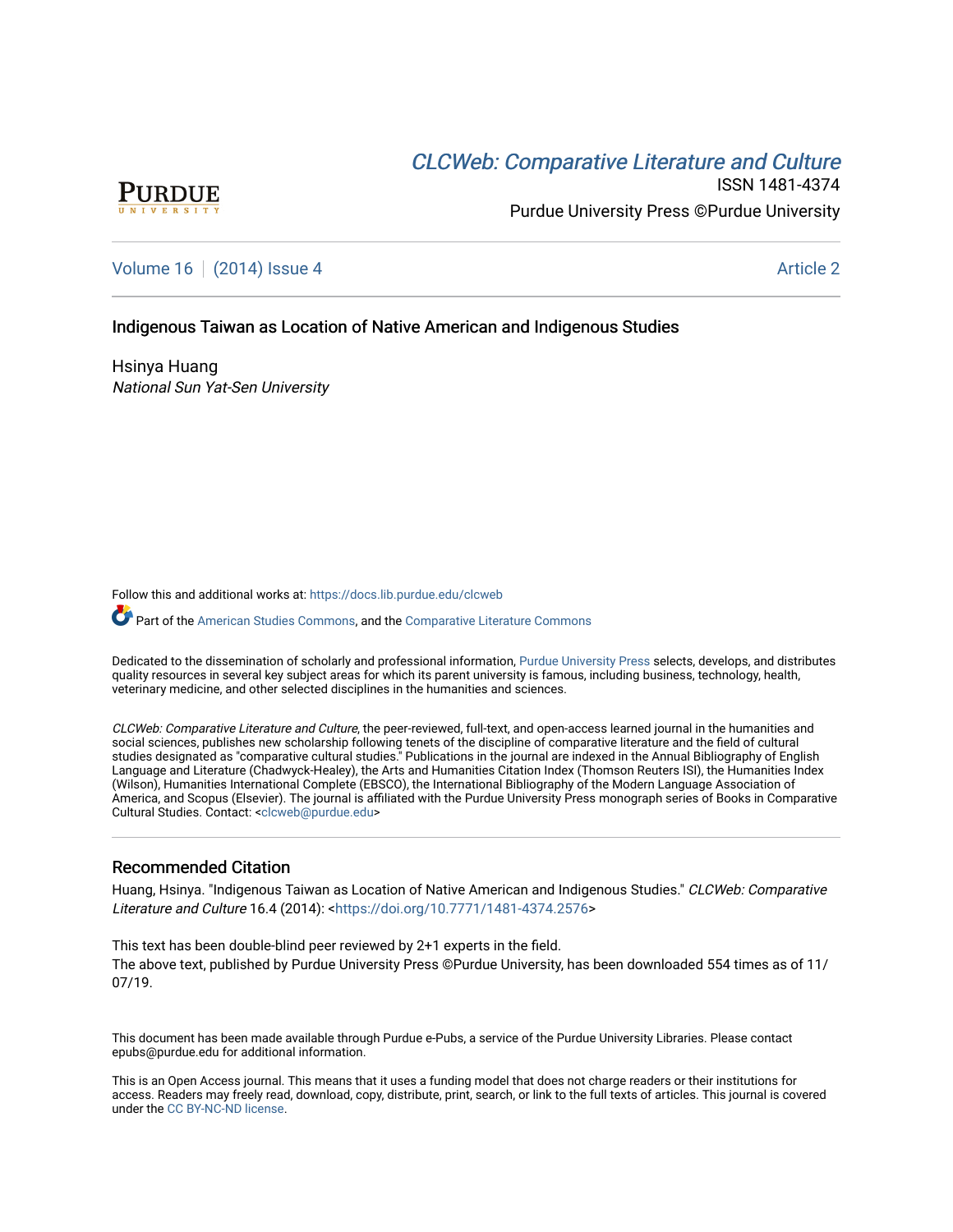PURDUE UNIVERSITY PRESS <http://www.thepress.purdue.edu>



ISSN 1481-4374 <http://docs.lib.purdue.edu/clcweb Purdue University Press ©Purdue University

CLCWeb: Comparative Literature and Culture, the peer-reviewed, full-text, and open-access learned journal in the humanities and social sciences, publishes new scholarship following tenets of the discipline of comparative *CLCWeb: Comparative Literature and Culture*, the peer-reviewed, full-text, and open-access learned journal in the<br>humanities and social sciences, publishes new scholarship following tenets of the discipline of comparative publication of articles, the journal publishes review articles of scholarly books and publishes research material in its publication of articles, the journal publishes review articles of scholarly books and publishes research material in its<br>*Library Series. P*ublications in the journal are indexed in the Annual Bibliography of English Langu Literature (Chadwyck-Healey), the Arts and Humanities Citation Index (Thomson Reuters ISI), the Humanities Index (Wilson), Humanities International Complete (EBSCO), the International Bibliography of the Modern Langua ge Association of America, and Scopus (Elsevier). The journal is affiliated with the Purdue University Press monograph series of Books in Comparative Cultural Studies. Contact: <clcweb@purdue.edu> ure (Chadwyck-Healey), the Arts and Humanities Citation Index (Thomson Reuters ISI), the Humanitie:<br>(Wilson), Humanities International Complete (EBSCO), the International Bibliography of the Modern Langua<br>ociation of Ameri Langua-

## Volume 16 I Issue 4 (December 2014) Article 2 Hsinya Huang,

"Indigenous Taiwan as Location of Native American and Indigenous Studies "

<http://docs.li <http://docs.lib.purdue.edu/clcweb/vol16/iss4/2>

Contents of *CLCWeb: Comparative Literature and Culture* 16.4 (2014) Thematic Issue New Work in Ecocriticism. Ed. Simon C. Estok and Murali Sivaramakrishnan <http://docs.lib.purdue.edu/clcweb/vol16/iss4/ http://docs.lib.purdue.edu/clcweb/vol16/iss4/>

Abstract: In her article "Indigenous Taiwan as Location of Native American and Indigenous Studies" **Abstract**: In her article "Indigenous Taiwan as Location of Native American and Indigenous Studies"<br>Hsinya Huang uses Taiwan as a specific intellectual crossroads to examine, both pedagogically and Hsinya Huang uses Taiwan as a specific intellectual crossroads to examine, both pedagogically and<br>theoretically, transnational/trans-Pacific flows, as well as transnational indigenous formations which take shape across national/international/local American Studies in this key moment of heightened U.S./Taiwan interaction in the Asia-Pacific security zone. Huang argues that Taiwanese scholarship has take shape across national/international/local American Studies in this key moment of heightened<br>U.S./Taiwan interaction in the Asia-Pacific security zone. Huang argues that Taiwanese scholarship has<br>helped reorient unders impulses, especially in the fields of Native American and comparative indigenous studies. Moreover, impulses, especially in the fields of Native American and comparative indigenous studies. Moreover,<br>Taiwan has contributed both in its own positioning and in its academic outreach to the recent methodological turns away from US-American American exceptionalism by decentering the U.S. in global/transnational ological turns away from US-American exceptionalism by decentering the U.S. in global/transnational<br>studies. Huang explores comparative indigeneity as experienced through the lens of Taiwan's aborigistudies. Huang explores comparative indigeneity as experienced through the lens of Taiwan's aborigi-<br>nal people and offers a comparative perspective on the teaching of Native American literatures in Taiwan. Huang's study reflects and refracts the diverse dimensions of empire and resistance surrounding Taiwan as a site of methodological and pedagogical shifts. ISSN 1481-4374 - Practive and operators and operators and operators and pedagogical herotations are well between functions are the discollent of interting disconsitions the discollent and operators are the discollent of t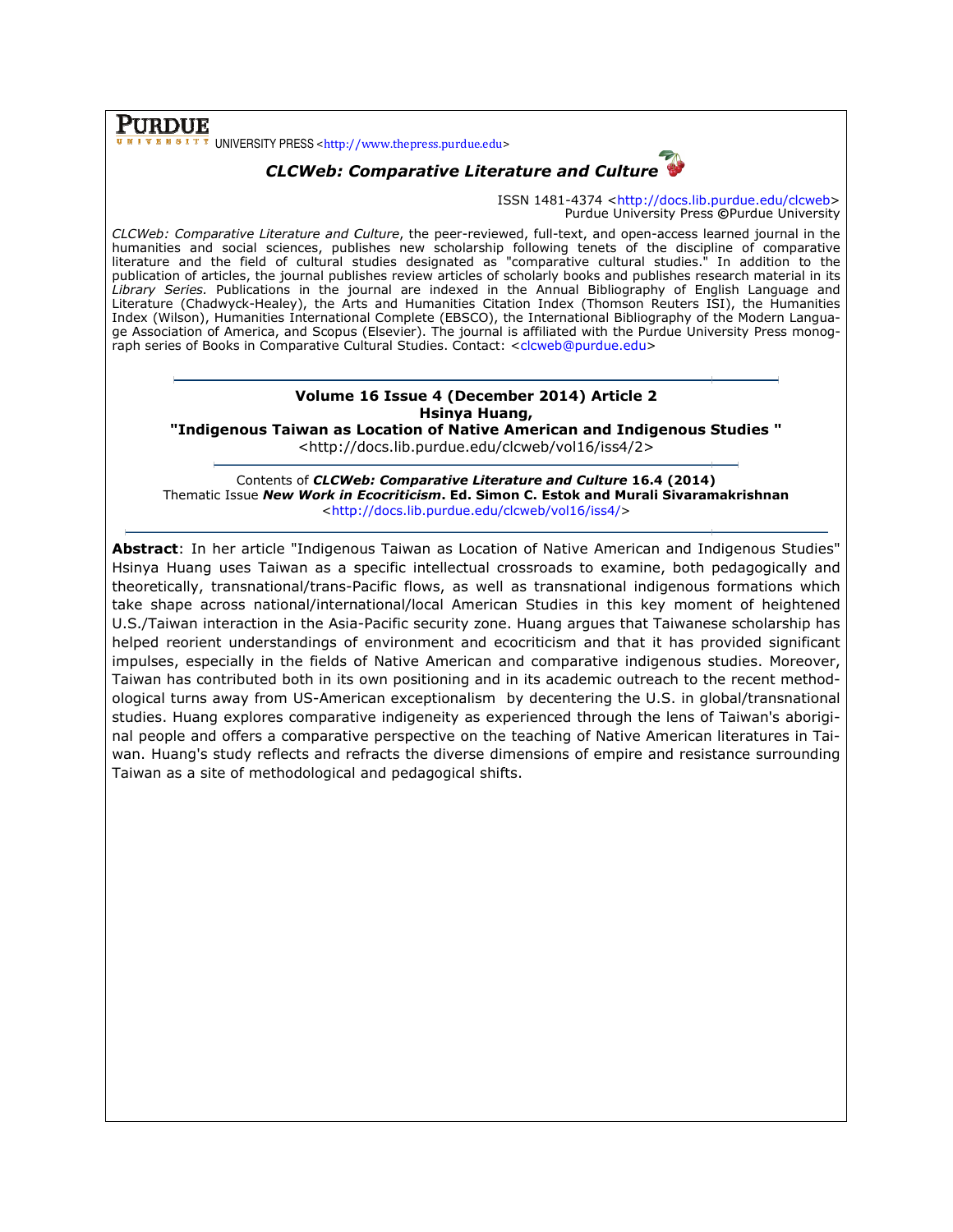#### Hsinya HUANG

#### Indigenous Taiwan as Location of Native American and Indigenous Studies

In the study at hand I examine how island imaginaries in Taiwan's Aboriginal literature contribute to the international dialog surrounding a conversion from land/continent to ocean/island in the study of Native American and Indigenous literature of the world. Western scholars have long made assumptions about the Indigenous world, often based on the nation-states in which different Indigenous peoples reside(d). For instance, the United States, Australia, Aotearoa/New Zealand, and Canada were of primary importance as sites for locating Indigenous peoples in terms of historical comparisons, policy alignments and divergences, and networked global organizations. Latin American nations were next, followed by the Ainu people of Japan's Hokkaido, and the Saami peoples of northern Scandinavia (see Deloria). Taiwanese Aboriginal groups, however, have been absent from Indigenous studies.

Exploring Aboriginal Tau writer Syaman Rapongan's work, I focus on Indigenous formations forming across national and international boundaries in the study of transnational ethnic and Indigenous literature. Here I present an oceanic perspective to balance continental ways of thinking that dominate(d) the Western canon of ethnic and Indigenous scholarship. In so doing, I challenge the landbased literary canon of the West and supplement transnational approaches to imperialism, indigeneity, and globalization. By engaging Rapongan's work to reshape the concept of Indigenous Taiwan as crucial to our understanding of Indigenous modes of language, space, body, and culture, I underscore the significance of the message from Indigenous Taiwan: as the U.S. and China fall into constant strife over the Pacific, the Indigenous bloodlines originating in Taiwan and spreading across the Pacific open up a large world in which Indigenous peoples intermingle along numerous, interconnecting water routes unhindered by the boundaries erected by imperial powers.

Taiwan's sixteen recognized Indigenous peoples have survived waves of colonialism first by the Dutch, then the Spanish, the Japanese, and the Han Chinese. The Council of Indigenous Affairs of Taiwan, founded in 1996, forms a ministry-level body to provide governmental supervision of and support for Indigenous affairs while serving as an interface connecting the government and the Aboriginal peoples of Taiwan. The College of Indigenous Studies in National Dong-Hua University offers curricula on Indigenous languages and communication, Indigenous development and social work, and ethnic relations and cultures thus connecting Taiwan's Aboriginal cultures and peoples to the Indigenous world. The National Archeological Museum of Prehistory of Taiwan was commissioned to research, preserve, exhibit, and recreate the complexity and diversity of prehistoric and Indigenous cultures in Taiwan. This is not to say that Taiwan's Aboriginal peoples are powerful and successful, for, in most places the story is decidedly mixed. The Atayal people, with an eco-tourism business, revitalized community projects, and visibility through the film Sediq Bale, are relatively strong. The Thao people, although small in number, have asked serious questions about governmental recognition and treaties which provide the impetus for nation-to-nation relationships. Further, the island of Lanyu, also known as Orchid Island or Pongso no Tau in the Tau language, literally meaning "island of the people," was the site of anti-nuclear protests in the 1980s and the Tau people pose questions of political strategy such as what to do about the radioactive waste depository the government established on the island. Other questions arise from global comparisons and networked strategies between Taiwan's Aborigines and other Indigenous groups across the Pacific: how to press the case for culture reclaimed from the past? How to maintain Indigenous identities and voices? How to formulate resistant narratives based on Indigenous alliances across borders?

All these questions are on the agenda of Indigenous studies. Even so, the world seldom recognizes Indigenous Taiwan with its intimate island geography and ecology as a significant site for Indigenous fieldwork and scholarship. For example, in his 2012 Trans-Indigenous: Methodologies for Global Native Literary Studies, Chadwick Allen prioritizes "the global Indigenous" (xvii) by juxtaposing Indigenous texts from North America (i.e., the U.S. and Canada), Aotearoa/New Zealand, Hawaii, and Australia, engaging these texts in close conversations to "acknowledge the mobility and multiple interactions of indigenous peoples, cultures, histories, and texts" (xiv). Despite the wide range of texts covered, Allen's work centers predominantly on Native American and Māori literary and cultural production. He touches on indigeneity across waters, but he does this by diverging from the land or continent as the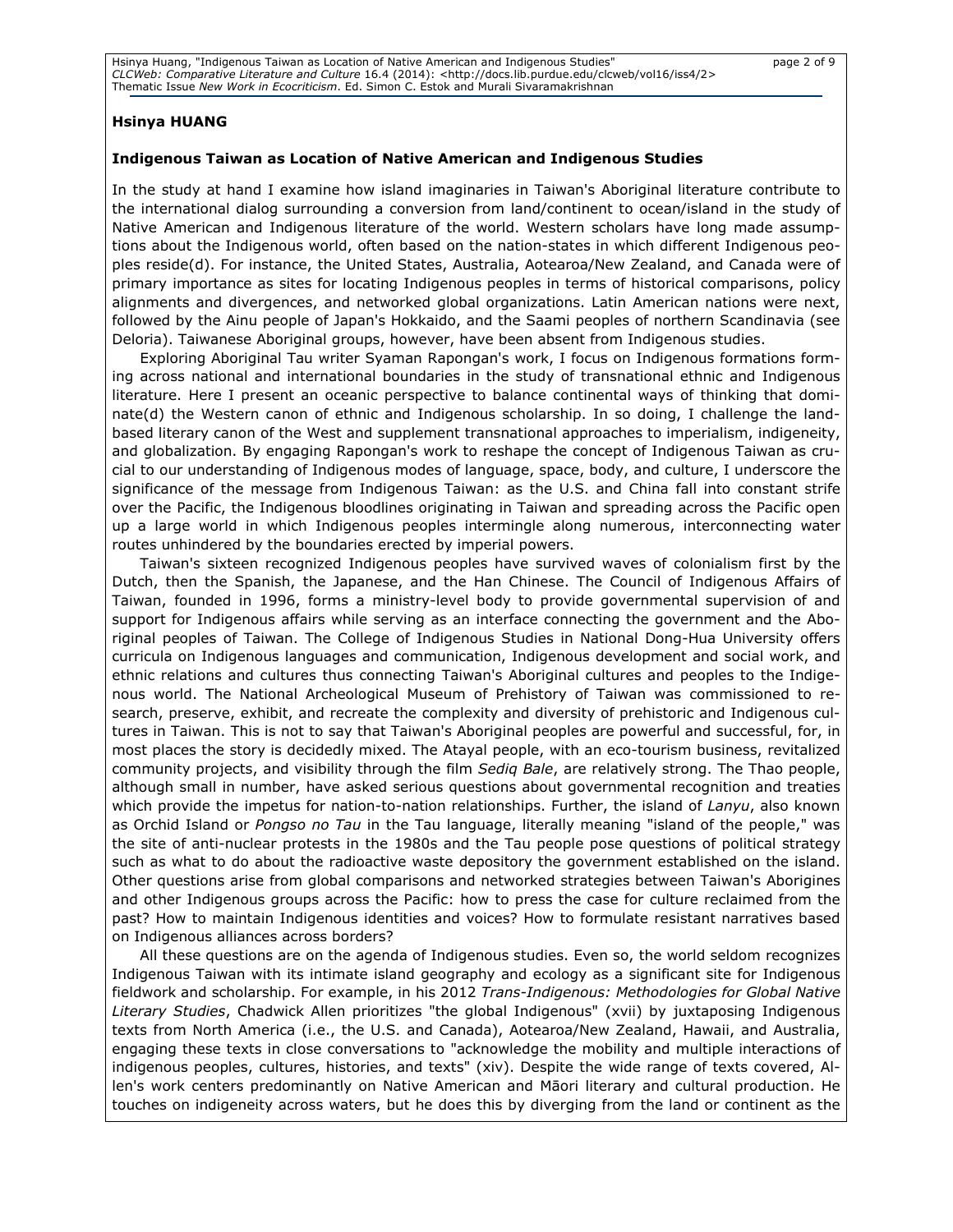center of trans-Indigenous encounters. In fact, what is under-represented is the Pacific world of

indigeneity. Small islands of the Pacific (including Indigenous Taiwan—a world of people connected to each other through narratives of oceanic connection, contiguity, and affiliation) remain obscure.

In teaching Native American literature in Taiwan, I start with a reflection and reconsideration of the land/continent as the center of trans-Indigenous encounters. It is crucial to engage Native American and other Pacific Indigenous peoples, ideas, cultures, histories, and economic-political conditions as sites of difference and contestation. For instance, N. Scott Momaday's sense of place pivots around "the immense landscape of the continental interior [laying] like memory in [the] blood" (7). By contrast, for Taiwan Aboriginal Tau writer Syaman Rapongan, as well as for Tonga writer Epeli Hau'ofa, "Oceania" refers to the Indigenous space where people are connected to each other through "the sea [as] our pathway to each other and to everyone else": "the sea is our endless saga, the sea is our most powerful metaphor, the ocean is in us" (50-58). Furthermore, losing the star, as Allen quotes in his chapter, represents a deep wound in the Native American psyche (193), whereas the implication of the "heavenly eyes," for example, the navigating stars in the Polynesian context, denotes positive significance and defines islanders' destiny, settlement, survival, resurgence, and continuous movement and flow at the present time. Allen sees earthworks not only as technologies but also as a form of indigenous writing which "inscribes knowledge not simply on the land but literally through the medium of the land itself" (201). Through the land, human beings are placed in "a matrix of relationships" (Allen 213) with each other, the natural, and the spiritual world. Allen, however, fails to recognize that this relational, mutual interconnectivity is also conveyed through the flow of the sea currents and waves and the migration of Indigenous islanders and oceanic species, and most important of all through waka (canoe), which serves as the container of cultural memories and native science of the Pacific (see Huang, "Rev.")

Thus, when teaching Native American and Indigenous literatures, I look at how Pacific indigeneity embodies knowledge that differentiates itself from that of the land-based Native Americans. I draw on a comparative paradigm which not only traverses the American hemispheric borderlands, but cuts across the imperial mapping through movement of the waka. Drawing on cultural experiences from Indigenous Taiwan, I formulate a network among multiple dimensions, interlocking history and modernity and turn students away from the obsession of land-based Native American literature in English. It is crucial for Taiwanese students in English, US-American, Canadian, and New Zealand literature to recognize and acknowledge the stories of the survival and revival of traditional seafaring practices, which, as much as Native American stories, provide an indigenously-ordered, anti-colonial praxis. It is crucial for these students to analyze and comprehend Native American stories in comparison and contrast with stories and images from traditional Oceanic voyaging. The land-based discourse of indigeneity has long been dominant in contemporary Indigenous Studies and should be challenged and re-oriented. As Hau'ofa observes, Western colonialists have long conceived of the Pacific as a smattering of disconnected, insignificant islands in a far sea, emphasizing their smallness and remoteness. From this perspective, the islands are tiny, isolated dots. Around these dots, men from the continents—Europe and the Americas—drew imaginary lines, inscribing colonial boundaries that confined ocean peoples to tiny spaces (144).

As opposed to the dominant view of "islands in a far sea," Hau'ofa defines the Pacific (or "Oceania," to use his term), as "a sea of islands with their inhabitants" (32). Heading this agenda is a strong intention to redefine the Indigenous experience and living place of the Pacific. The ancestors of "ocean peoples" have lived in the Pacific for over two thousand years. Their view of their world as "a sea of islands" is a holistic perspective in which things are seen in the totality of their relationships (Hau'ofa 31), where "Oceania" becomes a collective body. People raised in this environment are at home with the sea: they play in it as soon as they can walk, they work in it, and they fight upon its surface. They develop both great skills for navigation and the spirit to traverse the large gaps that separate island groups (Hau'ofa 32). Hau'ofa prefers the word "Oceania" to the geographical, Western colonialistnamed "Pacific" and in his "Our Sea of Islands," originally published in 1993, Hau'ofa "offers a view of Oceania that is new and optimistic" by assuming the perspectives of "ordinary people" rather than those of "macroeconomics and macropolitics" (27). He concludes the essay with this stirring exhortation: "Oceania is vast, Oceania is expanding, Oceania is hospitable and generous, Oceania is humanity rising from the depths of brine and regions of fire deeper still, Oceania is us. We are the sea, we are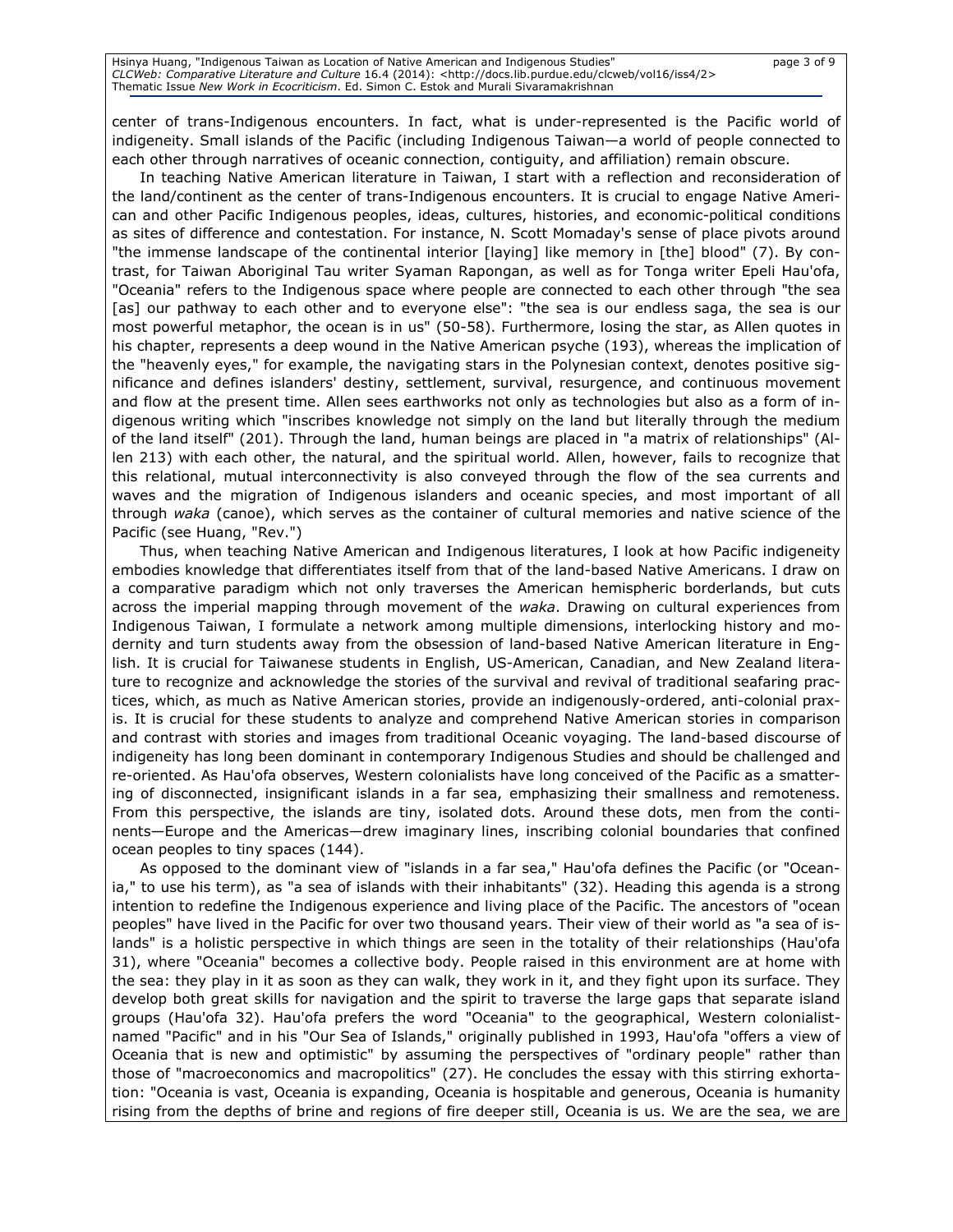the ocean, we must wake up to this ancient truth and together use it to overturn all hegemonic views that aim ultimately to confine us again, physically and psychologically, in the tiny spaces that we have resisted accepting as our sole appointed places and from which we have recently liberated ourselves. We must not allow anyone to belittle us again, and take away our freedom" (39).

In the widest sense, Oceania includes the entire region between continental Asia and the Americas. Drawing on a similar geographical imaginary, the Taiwan Tau writer Syaman Rapongan likewise represents Oceanic peoples as custodians of the sea who reach out to other people who share the task of protecting the seas for the general welfare of all living things. Rapongan was born and raised in Pongso no Tau, the home island of the Tau people, located forty kilometers southeast of Taiwan, where people continue to live close to their oceanic tradition, which is part of the larger Austronesian culture. Rapongan left Pongso no Tau for school when he was a teenager, remaining abroad for decades to work in the city as an urban Indigene. In the 1980s, he participated in the Aboriginal demonstrations, of which the most significant was the Tau-led protest against the storage of nuclear waste on Pongso no Tau. Afterwards, Rapongan returned to Pongso no Tau to learn from the elders tribal traditions of boat-building and fishing. Despite a long and formative absence from his culture, he awakened to an oceanic perception of transnational island community. Rapongan's work on Oceania in the Northeastern Pacific including the autobiographical fiction 黑色的翅膀 (Black Wings) represents his vision of an archipelagic region which reshapes Taiwan as a space linked to Austronesian (if not Polynesian) modes of language, space, body, and culture: "What does the 'world atlas' mean? A chain of islands in Oceania. The islanders share common ideals, savoring a freedom on the sea. On their own sea and the sea of other neighboring islands, they are in quest of the unspoken and unspeakable passion toward the ocean or maybe in quest of the words passed down from their ancestors" (164).

In my previous work, I note that the rich culture of the ocean deterritorializes implicitly the arbitrary and hegemonic boundaries of colonialism (see "Representing," "Towards Transnational"

<http://dx.doi.org/10.7771/1481-4374.1744>). Rapongan depicts a hugely Oceanic perception of place and space not only via an evocative sensibility for the ocean, but also through a quest of the ancestral words passed down as bodily codes. He reframes the ocean into an immense formation, and Pongso no Tau is part of the interconnected islanders' heritage of Oceania. Rapongan's Tau ancestors used to move freely in the Pacific Ocean, following the migratory route of the flying fish, which was subject to the flow of the Kuroshio (Black Current). This north-flowing current on the west side of the North Pacific drives the flying fish migration, which in turn shapes and reshapes the migratory route of the island Indigenes. Because of the regular annual movement of fish among the islands, the islanders conceive of an extensive, communal body of solidarity following the pathway of the current. As Rapongan's people feed on the flying fish and center their rituals and calendars on the movement of the fish, both humans and fish traverse the Pacific thus deterritorializing the ocean. At the very outset of Black Wings, Rapongan writes that "the dense schools of flying fish dye patches of the wide and vast ocean black. Each school consists of three or four hundred fish, swimming about fifty to sixty meters apart. They stretch unbroken for one nautical mile and they look like a mighty military force going into battle. They follow the ancient course of the Black Current, gradually heading toward the sea north of Batan in the Philippines" (5). By connecting his island with Batan, Rapongan in effect envisions a spacious Austronesian family that sails and savors the waves. Recent studies suggest that the ancestors of Taiwan's Aborigines may have been living on the islands for approximately 6,000 years before the major immigration of Han Chinese began in the seventeenth century (see, e.g., Fischer 11- 12). Taiwanese Aborigines are Austronesian peoples with linguistic and genetic ties to other Austronesian ethnic groups such as the peoples of the Philippines. In tracing the history of the Pacific, Steven Roger Fischer contends that the Austronesian people originated on the island of Taiwan and that their descendants sailed south to settle in the Philippines, then west and southwest to establish settlements on the Malay Peninsula and on the islands of Borneo, Sumatra, Java, and so on. Other Austronesians sailed further south of the Philippines to southern islands such as Western New Guinea. As Fischer notes, Micronesians and Polynesians owe most of their genetic and cultural make-up to Austronesian ancestors (11-12).

Accordingly, Taiwanese literary scholars have appropriated the Austronesian heritage of Taiwan's Aborigines to construct a "New Taiwan" identity. They relate the question of Taiwanese indigeneity with Taiwan's national discourse, which is based on oceanic linkage so as to sever Taiwan's historical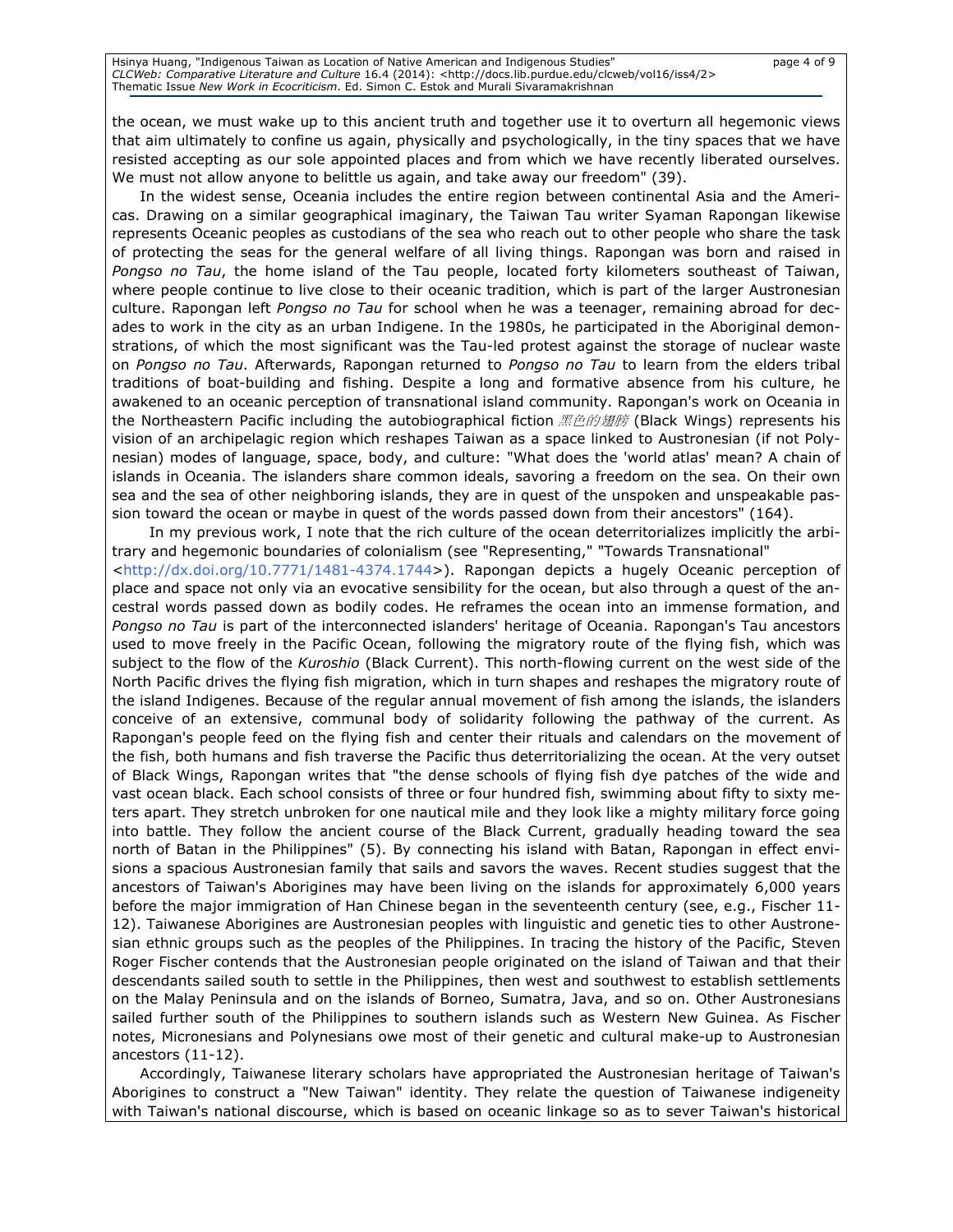Hsinya Huang, "Indigenous Taiwan as Location of Native American and Indigenous Studies" page 5 of 9 CLCWeb: Comparative Literature and Culture 16.4 (2014): <http://docs.lib.purdue.edu/clcweb/vol16/iss4/2> Thematic Issue New Work in Ecocriticism. Ed. Simon C. Estok and Murali Sivaramakrishnan

and cultural connections to the Chinese Mainland. That is, as the Indigenous people seek to restore their oceanic cultural heritage, indigeneity in Taiwan becomes a royal avenue to re-nativizing Taiwan, turning it into a counter-mainland site aligned with Oceania and separate from China. Among other scholars of Taiwanese literature, Kui-fen Chiu contends that the self-representation of indigenous people in Taiwan "converges with the Taiwanese reclaiming of native roots in the forging of a Taiwanese identity" (1072). As a result, indigeneity turns out to consolidate Taiwan's contemporary connection with oceanic frameworks that would unsettle territorial ties to the Chinese Mainland and it reframes this de-centered island site as connected with the Pacific Ocean. Rapongan's work has been central to this nativist Taiwanese discourse, which has been gaining currency in Taiwan since the mid-1990s. Even the Puyuma scholar Dachuan Sun (Paelabang Danapan), a leading Aboriginal intellectual and the former Minister of Aboriginal Affairs in Taiwan, regards Rapongan's writing as "oceanic literature" and claims that it makes a great contribution to the discourse of "oceanic Taiwan" (Sun qtd. in Chiu, "The Production" 1076; see also Chiu, "Cosmopolitanism"). In fact, the effort to unsettle the ties between Taiwan and the Chinese Mainland has been enormous, materializing in 2006 as a series of maps presented by the Council for Cultural Affairs (now the Ministry of Culture) of Taiwan to "look at Taiwan from different perspectives." The series, named 換個角度看台灣 (Mapping the Perspectives of Taiwan), consists of seven new maps—我們的東亞鄰居 (Our East Asian Neighbors), 南島朋友們 (Our Austronesian Friends), 重海底看台灣 (Exploring Taiwan from Below the Ocean), 來自巴丹島 (From Batan Island), 唐山 過台灣 (The Heroic Pioneer), 台灣的主張 (Declaration of Taiwan), and 天涯若比鄰 (We are the World/So Far Away, yet So Close in Spirit)—each with a new perspective of Taiwan (see Tu

<http://www.taiwantt.org.tw/tw/index.php?option=com\_content&task=view&id=5474&Itemid=1>).

In contrast to the orthodox mapping of Taiwan after 1945 that stresses Taiwan's close tie to Mainland China, the Mapping the Perspectives of Taiwan series positions Taiwan as an island in the Pacific Ocean. Traditionally, Taiwan appeared in the shape of a small yam on the south-east margin of China. The new series turns the orthodox map counter-clockwise to situate Taiwan above the Chinese Mainland and make it face the Pacific. A horizontal vision of Taiwan first appeared in Joannes van Braam's and Gerard onder de Linden's 1726 Kaart van het Eyland Formosa en de Eylanden van Piscadores. This map groups the main island of Taiwan—and the approximately twenty affiliated islands surrounding it—with the sixty-five islands of the Pescadores. Mimicking this format, the new map entitled Our East Asian Neighbors locates Taiwan at the center of the west coast of the Festoon Islands in the Pacific Ocean. The map also shows the Ryukyu Islands approximately 600km away and the 200km-long Taiwan Strait, which divides Mainland China and Taiwan. In the east are the Philippines divided by the Bashi Channel with the enormous Pacific Ocean to the north. The map locates Taiwan, significantly, in the center, connecting the cardinal points in the Pacific region. In addition, another map of the series, Our Austronesian Friends, projects Taiwan as the northern-most point of a vast network of the Austronesian language family, while We are the World/So Far Away, yet So Close in Spirit shows Taiwan at the center of expanding concentric circles. However, Pongso no Tau, a 45 square kilometer volcanic island forty miles off the southeastern coast of Taiwan and home to the Tau people, appears in only one of the seven new maps, in From Batan Island. It is through the small island of Pongso no Tau and its connections with the Austronesian world (including Batan) that Taiwan claims to be one of the first islands which populated the bloodlines of the Austronesian family. In other words, through the mediation of Pongso no Tau, the map series re-view Taiwan from the Indigenous angle and implicated in the context of Austronesian cultures which expand from Easter Island to Madagascar and from Hawaii to New Zealand. For instance, the map From Batan Island looks at the relatively "big" island of Taiwan from the vantage point of the small island *Pongso no Tau* and utilizes its Indigenous connection with the Austronesian world to formulate an ocean-oriented identity and, thus, to diminish Taiwan's territorial tie with the Chinese Mainland. In so doing, Taiwan re-nativizes itself strategically into a countermainland locus.

In response to the nativist approaches to Chinese imperialism, Rapongan calls for de-Sinicization and recuperates Indigenous cultural traditions and histories. Embedded in his creative writing is a critical methodology for global Indigenous studies which challenges us to think beyond the national borders of contemporary (settler) nation-states to focus instead on Indigenous-to-Indigenous relationships instead. The Indigenous Pacific/Oceania becomes a powerful metaphor and material base for stories and identities of the trans-Indigenous islanders. Rapongan does not just oppose the contain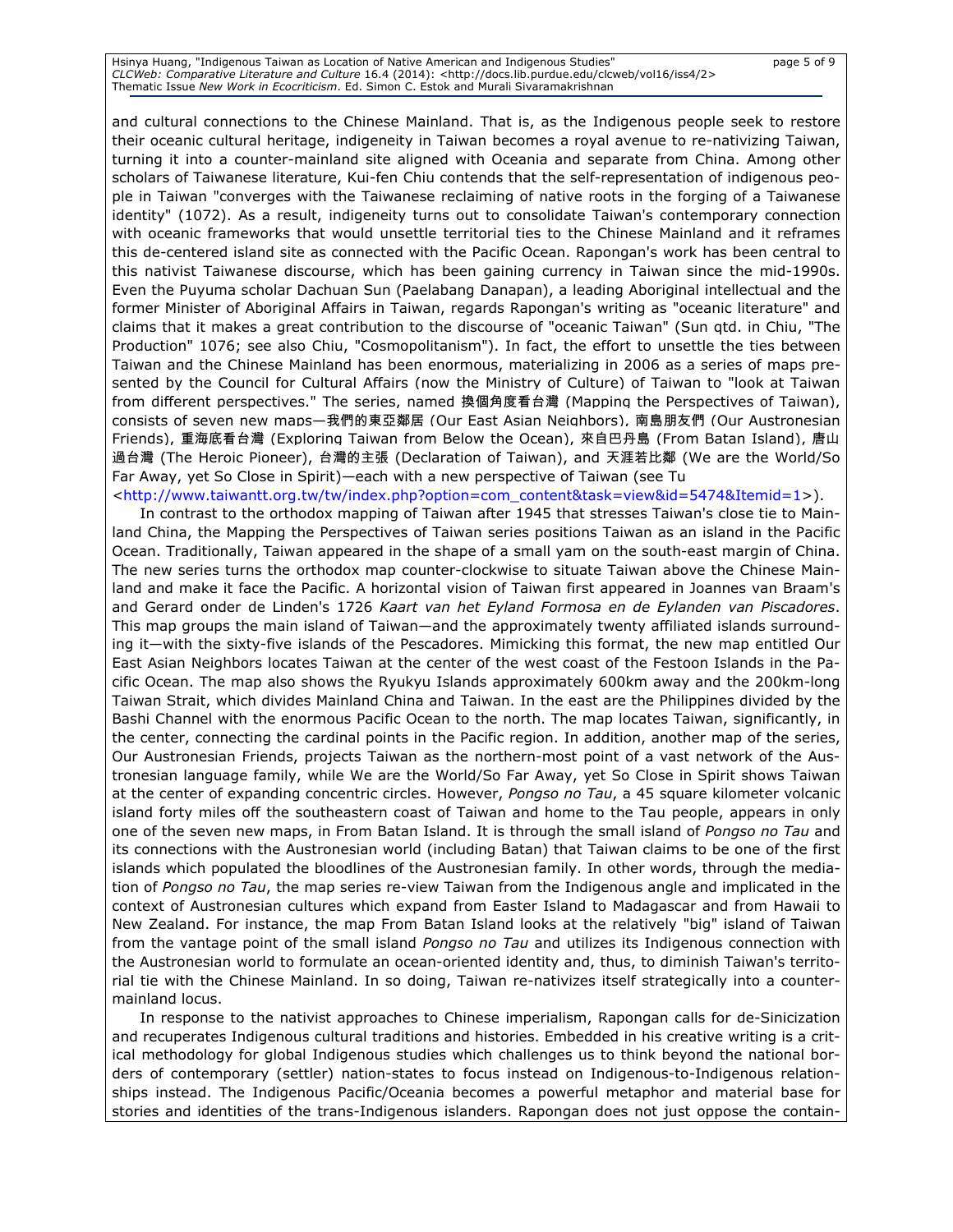Hsinya Huang, "Indigenous Taiwan as Location of Native American and Indigenous Studies" page 6 of 9 CLCWeb: Comparative Literature and Culture 16.4 (2014): <http://docs.lib.purdue.edu/clcweb/vol16/iss4/2> Thematic Issue New Work in Ecocriticism. Ed. Simon C. Estok and Murali Sivaramakrishnan

ment and incorporation of Taiwan as aligned to the mainland/continent, but he also acts and writes against the strategic appropriation of the "big" island identity politics. His cultural writings link the Tau to the Pacific transnational frameworks of counter-national and trans-Indigenous belonging and to a contemporary connection with oceanic frameworks that reframe his seafaring and sea-savoring people as part of the Pacific Indigenous communities thus disrupting the mainstream discourse of Taiwan as a nation-state. In my study on the work of Rapongan I note that "through their own lived experience, as well as that of their island kin, Rapongan and Hau'ofa conceive of Oceania as a communal [sea] body, through which they can ultimately resist the imaginary political lines drawn by colonial powers. Their narratives turn hyper-modernized Pacific islanders [like themselves] back towards a perception of bodily identities as individual projects in intimate connection with Oceania" ("Representing" 5). Indeed, Rapongan's poetics and politics are connected to an oceanic body, a counter-conversion from land to sea that is the mode of his people's belonging, through their "sea-loving genes": "my greatgreat-grand father and all my forebears lived in this small island. The moment they were born, they fell in the love with the sea, entertaining themselves by watching, worshiping, and adoring the sea. The sea-loving genes are already contained in my body, passed down from generation to generation. I love the sea fervently, almost to the degree of mania" (Black Wings 80; unless indicated otherwise, all translations are by all translations are by Roy Wu [National Sun Yat-sen U]).

In Rapongan's formulation, the Indigenous body has the capacity to represent the hidden past and repressed memory and he invokes the body as a site of vibrant connection and Indigenous knowledge. A sense of ancestral immediacy and intimacy, made manifest as memory in the body, permeates Rapongan's narrative, while the rich culture of the ocean deterritorializes arbitrary and hegemonic national boundaries. Like "the dense schools of flying fish," the diverse island inhabitants pass over the ocean, following the natural rhythm of the Black Current. They recognize no borders and adhere to no nation's territorial sovereignty thus calling into question the very idea of Taiwan-ness. This act of border-crossing characterizes Rapongan's tribal Indigenes as it does the inhabitants of other Pacific islands. As Hau'ofa makes explicit in We Are the Ocean, "[the islanders] cannot afford to believe that [their] histories began only with imperialism … [they] cannot afford to have no reference points in [their] ancient pasts—to have as memories or histories only those imposed on [them] by [their] colonizers and the present international system that seems bent on globalizing [them] completely by eradication [of their] cultural memory and diversity, [their] sense of community, [their] commitment to [their] ancestry and progeny, and individualizing, standardizing [them], and homogenizing [their] lives" (76). Rapongan subverts hegemonic borders as do Indigenous writers of the Americas such as Leslie Marmon Silko, Anita Endrezze, Margo Tamez, and Gloria Anzaldúa. Those who move through imperial confines reset borders as lines of dispersal, escape, and resistance. As they trespass, they also transgress challenging the rigidity and normality of border constraints. Bound together by history, memory, land, and spirit, Pacific islanders exert their power of resistance by deterritorializing and obviating national borders. The Pacific connections expand from within to beyond, from Oceania to "Asia, to the Americas, from Australia and New Zealand in the southwest to the United States and Canada in the northeast" (Hau'ofa 39). Rapongan follows the Black Current of the ocean to move beyond his isolated island. His work represents a voice from the margin, and ends up configuring an Indigenous geography: a sea body of interconnectedness that bypasses the boundaries of the nation-state and reenvisions the trans-Indigenous as a relationship of center to center.

The narrative put forth in Rapongan's work provides an outstanding model of Indigenous resistance against (Western) colonial imposition of human reason, values, and world views. For example, his recent novel  $\bar{\mathcal{H}}\bar{\mathcal{L}}\bar{\mathcal{B}}\bar{\mathcal{H}}\bar{\mathcal{H}}\bar{\mathcal{H}}$  (Eyes of the Sky) is a good example. In Eyes of the Sky two narratives are interwoven: one is the mythic, pre-modern tale of the jackfish, and the other the realistic, postcolonial text of the human. Unlike Ernest Hemingway's Old Man and the Sea which depicts an epic battle between the (lone and singular) old fisherman and a large marlin, Rapongan's story of an old fisherperson gestures toward ecological and planetary collectivities and connectivities, engaging both the human and the jackfish or flying fish in sustained dialogs: "if there is no ocean, there will be no fish and thus no wisdom" (29). This wisdom involves intimate and innate relationships among the ocean currents, the moon, the tides, the microbes, and fish (28) and places history itself among the forces of nature. The ocean serves as a displaced site for the imagination of planetarity.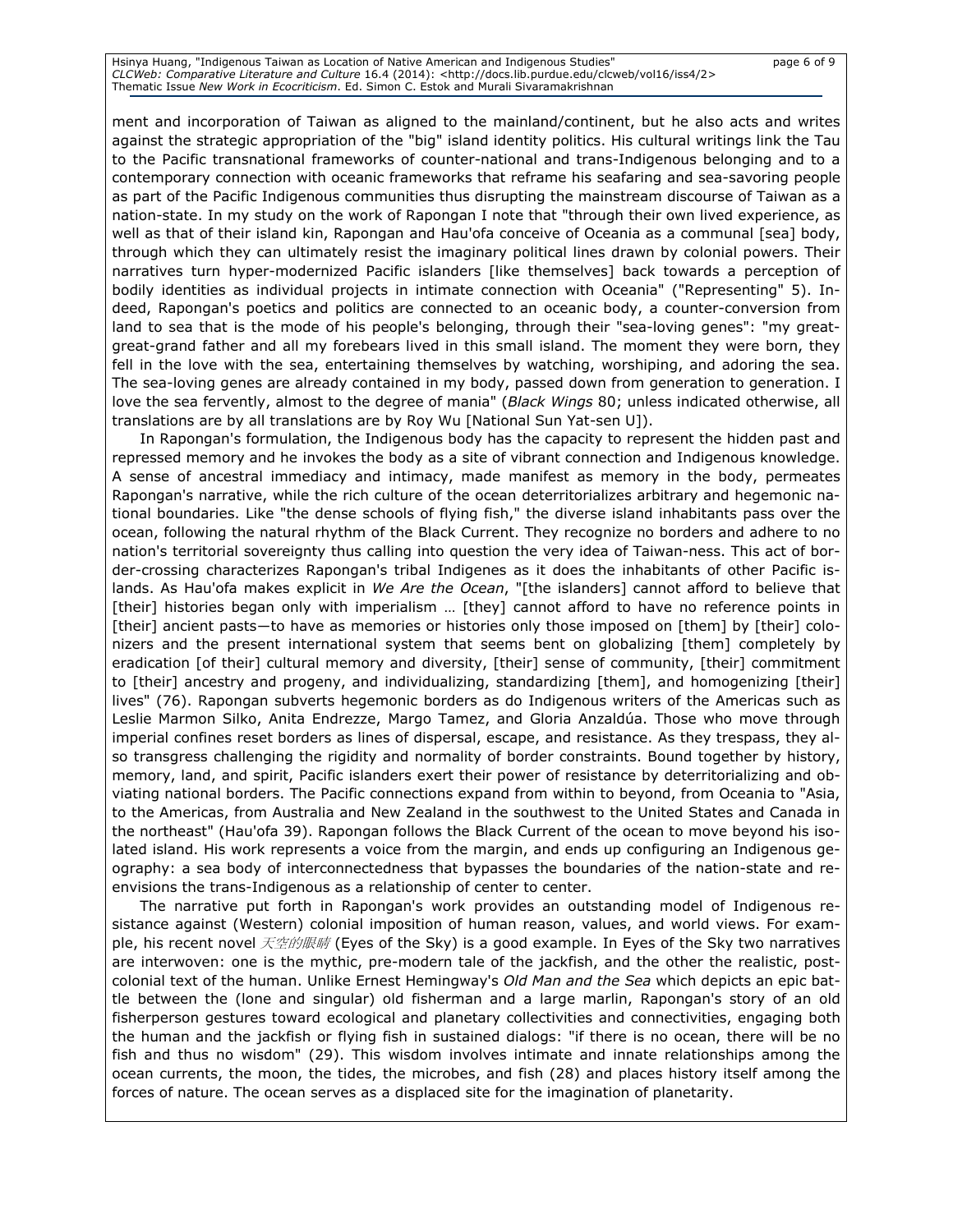Hsinya Huang, "Indigenous Taiwan as Location of Native American and Indigenous Studies" page 7 of 9 CLCWeb: Comparative Literature and Culture 16.4 (2014): <http://docs.lib.purdue.edu/clcweb/vol16/iss4/2> Thematic Issue New Work in Ecocriticism. Ed. Simon C. Estok and Murali Sivaramakrishnan

The phrase "Eyes of the sky" (or *mata no agnit* in Tau) refers to the stars which guide the course of navigation for the islanders. The islanders plot their courses by using the sky as a map for the world below and to identify one's sky-eye is a way of conceptualizing or fixing one's place in the open ocean. The islanders' technology of identifying their positioning in the ocean by following star maps enabled them to traverse over three fourths of the globe's southern hemisphere millennia before Europeans ventured into the Pacific (see Diaz 26). In the preface of Eyes of the Sky, the whale, named Bawong, takes Chekwaga on his back and continues to swim underwater. The narrative hinges on the Tau traditional calendar. The event takes place in May, during the Tau fishing season from February to June when many large predatory fish swim beneath the schools of flying fish. Bawong teaches Chekwaga the names of the large fish, one by one—tuna, yellow fin tuna, ulua (jackfish), blue fin trevally, barracuda, dolphin fish, black marlin, and swordfish (ix-x)—opening up his view to a world of multispecies dynamics under the water. Chekwaga covers Bawong's eyes and lets him float up to the surface, also allowing himself some fresh air. In this communion, both human and whale traverse the biosphere and become whale-human. Rapongan depicts Bawong floating up slowly like a balloon as "the whirlpool created by his tail movement triggers the plankton into radiant colors" (x). Venturing into the realm of microbiota that rarely figures in discussions of biodiversity, Rapongan enlivens the politics and emphasizes the value of food, presenting a multispecies world in which humans do not merely connect to animals but to microbes, hence an ethnography that newly imagines the relationship between ocean microbes and human life. The young boy witnesses the saturation of human nature by other natures, marvels at the ocean energy and dynamics, and says emphatically "may my soul be strong" (x).

The journey into the interconnected world of the ocean climaxes in an eco-dynamic spectacle: "Hundreds of thousands of flying fish leapt out of the sea, flying and dashing forward … More fish jumped into my boat! Wow, wow! I was hit by thirty or forty flying fish … Wow! This was a huntingfeeding ceremony of large predatory fish, and that was the flight of scared fish. Also there was the fleeting wave-cloud that I was lucky enough to witness on my first voyage out. Wow, I cried out to myself hearty words of good fortune and amazement. Hundreds of thousands of flying fish leapt out of the sea once, twice, and for a third time, and then the sea and flying fish all became perfectly silent and peaceful. The wild and magnificent spectacles are left only to the natural men who fish with primitive tools" (xvi). Creatures appearing previously as part of the seascape, as food for humans and as symbols, now emerge into the foreground alongside humans in the realm of bios (with legibly biographical and political lives) as creative agents and active participants. Rapongan's texts constitute not merely an encyclopedia of the Pacific fish, but as a biography or, rather, as an auto-ethnography of these sea creatures. The fish become the epic hero of a battle in the water while the human, standing in the line of the extended, multispecies Tau family, witnesses the epic event and becomes amazed and enlightened. The fishermen do not have active agency in catching fish: in the Tau cosmology, the flying fish offer themselves to the human as a seasonal ritual when predatory fish chase them. It is only in this particular season that Tau fishermen go out to sea to fish. By the end of the flying fish season, the tribal people then follow the natural rhythm and switch to coral reef fishing, waiting for the flying fish to return along with the north-flowing Black Current (30). The Black Current transports warm, tropical water, which sustains the microbes and coral reefs, thus bringing a variety of marine organisms which flourish in the eddies as they live out their lives (on Eyes of the Sky and other Pacific Islanders' texts, see Huang, "Toward Trans-Pacific").

Interweaving humans, sea creatures and other organisms in these currents, Rapongan bases his narrative on Tau traditional ecological knowledge to formulate a network spanning the ocean. Rapongan does not merely decentralize the human: he de-familiarizes the written text. The Tau do not have a writing system, but by inserting Romanized Tau language into his Chinese text, Rapongan defamiliarizes the Chinese language and reinvents a logic that pertains to ocean aesthetics and ethics. He renames the bio-community from an oceanic/nonhuman viewpoint where the regenerative energy of primordial planetary belonging can lead the Tau to become born-again natives of the ocean. His poetics is an ecologically interconnected, planetary and re-nativized counter-conversion to island and sea space. The jackfish inspires Tau boat-building: the Tau build their boats by modeling *Panowang* on the body of the jackfish to ensure that the craft can cut through currents while retaining the primordial aesthetics (8; on oceanic boat-building see, e.g., Hornell). Rapongan does not just show the ocean-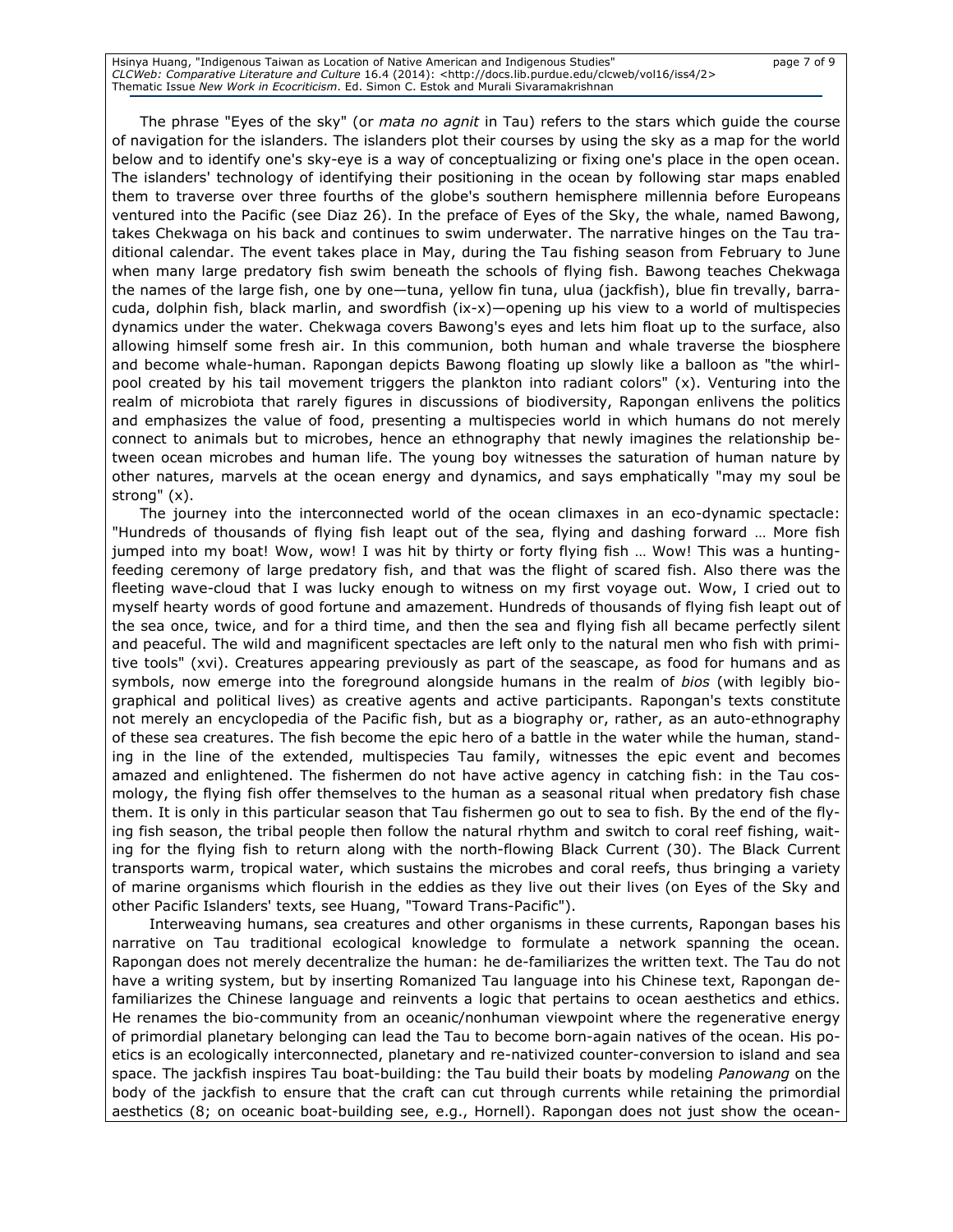sailing tactics of the Tau people, but depicts the boat as a carrier and container of Tau culture and bases his poetics on his renewed awareness of native and natural knowledge, which emerges from the nonhuman multispecies communities of the Pacific Ocean.

In conclusion, Taiwanese Aboriginal authors such as Rapongan reveal in their work the coalition and sovereignty of Pacific islanders. The Pacific islands and their adjoining waters often get caught up in geopolitical power struggles; national territoriality arbitrarily demarcated these islands and waters. And yet, as the largest body of the waters necessary to sustaining life and well-being on this planet, the Pacific Ocean could become the catalyst for the envisioning of ecological solidarity: it could elicit consent and inspire people to imagine co-belonging and care. In my 2011 article "Towards Transnational Native American Literary Studies" I interpret Native American literature in a transnational/trans-Pacific context, using emerging Native American scholarship in Taiwan as a point of departure. There, my purpose was to formulate transnational indigeneity, based on teaching and reading Native American literature on the border, which in turn feeds back into local traditions of indigenous Taiwan. There were, however, oversights: I considered local Indigenous traditions only from the perspectives of Native American cultures and traditions, which are a major subject matter of English-language education in Taiwan. This subject position based on the study of the American (ethnic) canon should be questioned. In teaching US-American literature in the transnational context, we often talk about decentering the nation-state, but in fact this goal is not so easily achieved—at least not in abstract terms. The personal experience of Pacific islanders such as Rapongan allows us to consider exactly this in order to realize that such decentering could happen in many contexts. The Pacific islands are "small," but smallness is both aesthetically pleasing and intensely practical. Even more significantly, they form "our sea of islands," an immense sea body without confines, as Hau'ofa puts it (35). Rapongang reflects on the oceanic Indigenous cultural milieu and ways of life to address the past and future nature of islands. In this vision, places like Pongso no Tau become central rather than peripheral and Indigenous people become teachers to be engaged rather than objects to be known. I hope that a sense of urgency regarding the culture of the Pacific Indigenes changes our perspective. Such a perspective allows the lessons of places such as Pongso no Tau to help us see ourselves as oceanic citizens and as earth-dwellers. Consequently, global Indigenous studies will become less instrumental and teachers and students in literary and cultural studies will envision more equitable comparisons and inter-island networks.

#### Works Cited

- Allen, Chadwick. Trans-Indigenous: Methodologies for Global Native Literary Studies. Minneapolis: U of Minnesota P, 2012.
- Chiu, Kuei-fen. "Cosmopolitanism and Indigenism: The Use of Cultural Authenticity in an Age of Flows." New Literary History 44.1 (2013): 159-78.
- Chiu, Kuei-fen. "The Production of Indigeneity: Contemporary Indigenous Literature in Taiwan and Transcultural Inheritance." The China Quarterly 200 (2009): 1071-87.
- Deloria, Philip J. "Taiwan, American Studies, and International Learning." Dimensions of Empire and Resistance: Past, Present, and Future. San Juan: Annual Meeting, American Studies Association, 2012.
- Diaz, Vicente M. "Voyaging for Anti-Colonial Recovery: Austronesian Seafaring, Archipelagic Rethinking, and the Re-mapping of Indigeneity." Pacific Asia Inquiry 2.1 (2011): 21-32.
- Fischer, Steven Roger. A History of the Pacific Islands. New York: Palgrave, 2002.
- Hau'ofa, Epeli. We Are the Ocean: Selected Works. Honolulu: U of Hawai'i P, 2008.
- Hemingway, Ernest. The Old Man and Sea. 1952. New York: Scribner, 1995.
- Hornell, James. "Constructional Parallels in Scandinavian and Oceanic Boat Construction." The Mariner's Mirror 21 (1935): 411-27.
- Hornell, James. "Boat Construction in Scandinavia and Oceania: Another Parallel in Botel Tobago." Man: A Monthly Record of Anthropological Science 36 (1936): 145-47.
- Huang, Hsinya. "Representing Indigenous Bodies in Epeli Hau'ofa and Syaman Rapongan." Tamkang Review 40.2 (2010): 3-19.
- Huang, Hsinya. "Rev. of Chadwick Allen, Trans-Indigenous: Methodologies for Global Native Literary Studies." College Literature 41.1 (2014): 195-98.
- Huang, Hsinya. "Towards Transnational Native American Literary Studies." CLCWeb: Comparative Literature and Culture 13.2 (2011): <http://dx.doi.org/10.7771/1481-4374.1744>.
- Huang, Hsinya. "Toward Trans-Pacific Ecopoetics: Three Indigenous Texts." Comparative Literature Studies 50.1 (2013): 120-47.
- Momaday, N. Scott. The Way to Rainy Mountain. Albuquerque: U of New Mexico P, 2001.
- Rapongan, Syaman (夏曼·藍波安). *黑色的翅膀* (Black Wings). Taipei: Linking Publishing, 2009.
- Rapongan, Syaman (夏曼·藍波安). *天空的眼睛* (Eyes of the Sky). Taipei: Linking Publishing, 2012.